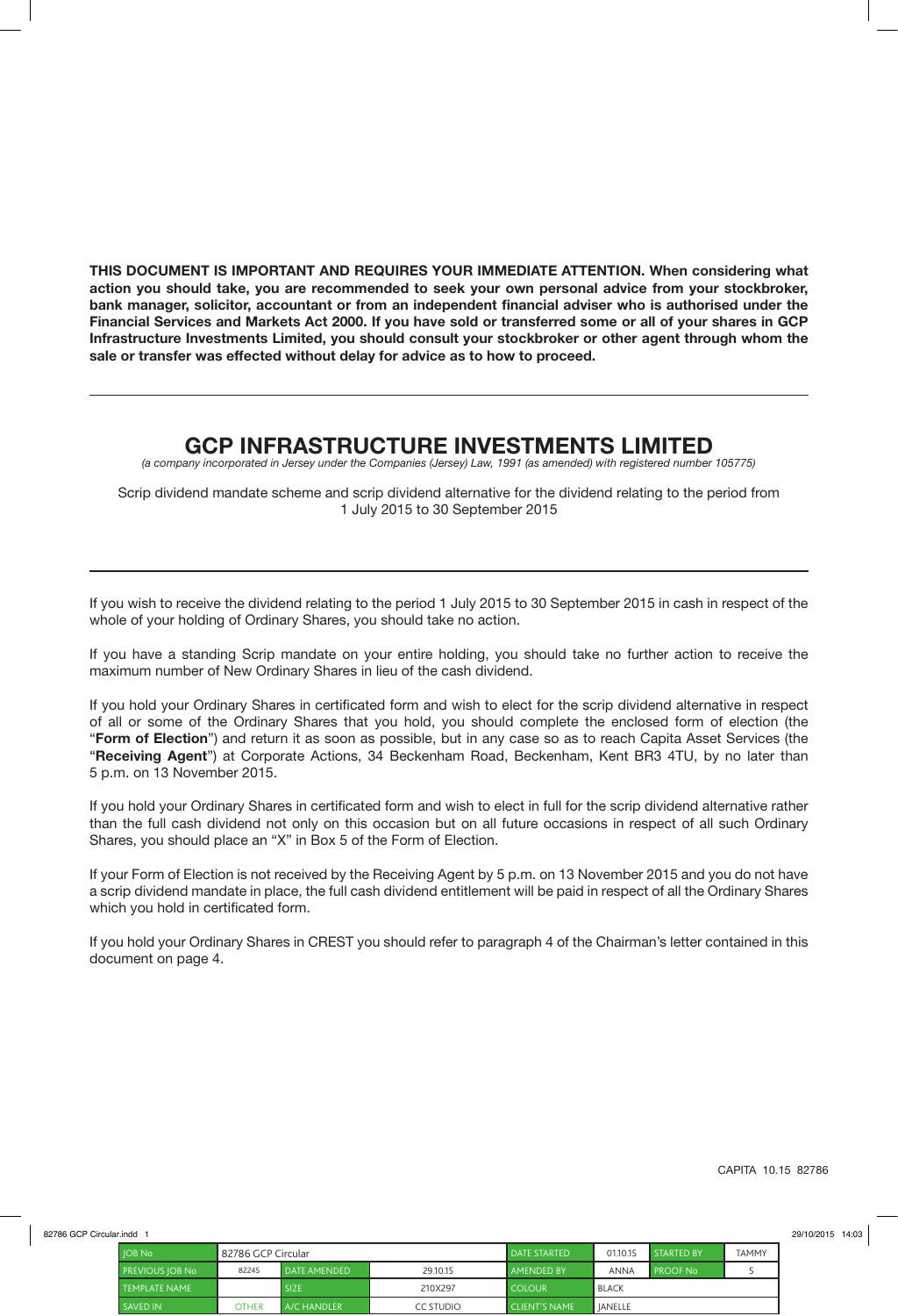## **SCRIP DIVIDEND TIMETABLE**

| Shares quoted ex-dividend                                             | 22 October 2015                 |
|-----------------------------------------------------------------------|---------------------------------|
| Record date for dividend                                              | 23 October 2015                 |
| Posting of Forms of Election                                          | 30 October 2015                 |
| Final date for receipt by the Receiving Agent of<br>Forms of Election | $5 p.m.$ on<br>13 November 2015 |
| Posting of dividend warrants and cheques                              | 24 November 2015                |
| CREST stock account credited with new Ordinary Shares                 | 25 November 2015                |
| Dividend payment date                                                 | 25 November 2015                |
| Dealings commence in new Ordinary Shares                              | 25 November 2015                |
| Posting of new Ordinary Share Certificates                            | 25 November 2015                |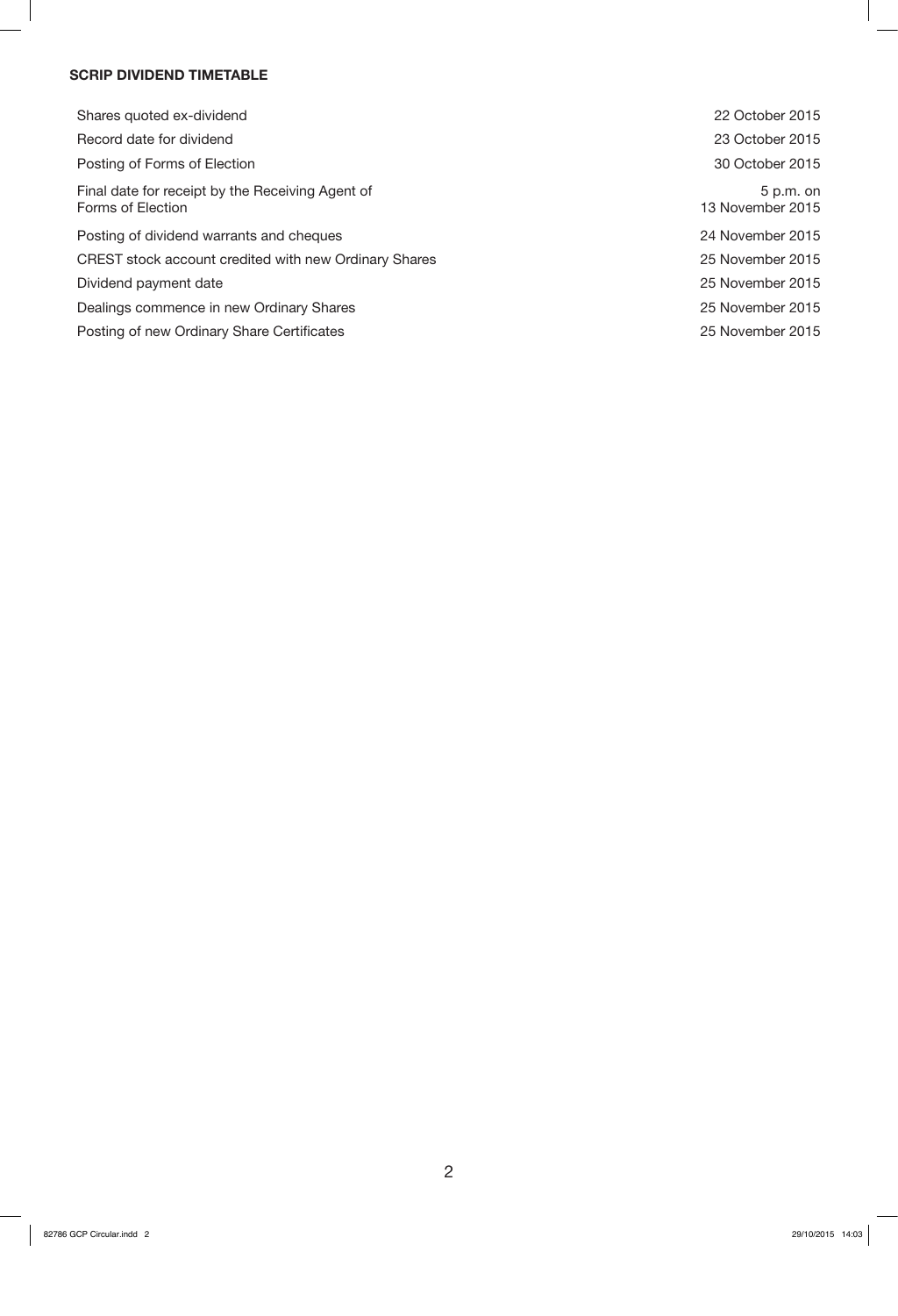# **GCP INFRASTRUCTURE INVESTMENTS LIMITED**

(a company incorporated in Jersey under the Companies (Jersey) Law, 1991 (as amended) with registered no. 105775)

12 Castle Street St Helier Jersey JE2 3RT

30 October 2015

Dear Shareholder,

## **1 SCRIP DIVIDEND ALTERNATIVE**

- 1.1 On 13 October 2015, the directors of GCP Infrastructure Investments Limited (the "**Company**") declared a dividend of 1.9 pence per ordinary share of £0.01 each in the capital of the Company ("**Ordinary Shares**") in respect of the period from 1 July 2015 to 30 September 2015. The directors of the Company are offering to holders of Ordinary Shares ("**Shareholders**") the opportunity to elect to receive new Ordinary Shares instead of cash in respect of this dividend. In accordance with the articles of association of the Company (the "**Articles**"), the Company is authorised pursuant to an ordinary resolution passed on 13 October 2015 to offer a scrip dividend alternative, which will enable Shareholders to increase their holding in the Company without incurring dealing costs or stamp duty. This authority shall expire at the conclusion of the Annual General Meeting of the Company to be held in 2018. To the extent that Shareholders elect for the scrip dividend alternative, there is also a benefit to the Company from the retention of cash that would otherwise be paid out as an Ordinary Share dividend. It is anticipated that any cash retained as a result of Shareholders electing for the scrip dividend as an alternative to a cash dividend will be reinvested in accordance with the Company's investment objectives.
- 1.2 Shareholders who elect for the scrip dividend alternative instead of the cash dividend in respect of the period from 1 July 2015 to 30 September 2015 will receive 1 new Ordinary Share for every 63.3895 Ordinary Shares registered in their name at the close of business on 23 October 2015. (the "**Record Date**"). This entitlement has been determined on the basis of the cash dividend of 1.9 pence per Ordinary Share and a value of 120.44 pence for each new Ordinary Share (being the average of the middle market closing prices of the Ordinary Shares derived from the Daily Official List of the London Stock Exchange for 22 October 2015 (the "**Ex-Dividend Date**") and the four subsequent dealing days).
- 1.3 Fractions of Ordinary Shares will not be issued. In accordance with the discretion afforded to the Company under the Articles, any fractional entitlements will be retained by the Company. No fractional entitlements will be carried forward to future scrip dividends nor will they be paid or payable to the relevant Shareholders.

### **2 SCRIP DIVIDEND MANDATE SCHEME**

- 2.1 In order to simplify arrangements for those Shareholders who hold share certificates for their Ordinary Shares and wish to elect in full for the scrip dividend alternative rather than the full cash dividend, not only on this occasion but for all future occasions, a scrip dividend mandate scheme will be put in place, details of which are set out in Appendix 3.
- 2.2 You should read Appendix 3 carefully before deciding whether or not you wish to take advantage of this scheme.

### **3 HOW TO MAKE AN ELECTION FOR THE SCRIP DIVIDEND ALTERNATIVE: HOLDERS OF SHARE CERTIFICATES**

### **This paragraph 3 applies only to Shareholders who hold share certificates for their Ordinary Shares.**

You will find enclosed a Form of Election showing your scrip dividend entitlement and enabling you to elect for the scrip dividend mandate scheme if you wish to do so. The options available to you are set out in paragraphs 3.1 to 3.4 below.

- 3.1 To receive the Ordinary Share dividend in respect of the period from 1 July 2015 to 30 September 2015 entirely in cash:
	- (a) take no action in relation to the Form of Election; and
	- (b) if you wish to (and have not already done so) set up a bank mandate to receive the cash dividend by bank transfer rather than cheque, please refer to the enclosed bank mandate request form and guidance notes.
- 3.2 To receive your maximum entitlement of new Ordinary Shares in respect of the Ordinary Share dividend for the period from 1 July 2015 to 30 September 2015 (but not to elect for the scrip dividend mandate scheme in respect of all future Ordinary Share dividends):
	- (a) sign and date the enclosed Form of Election and return it to the Receiving Agent.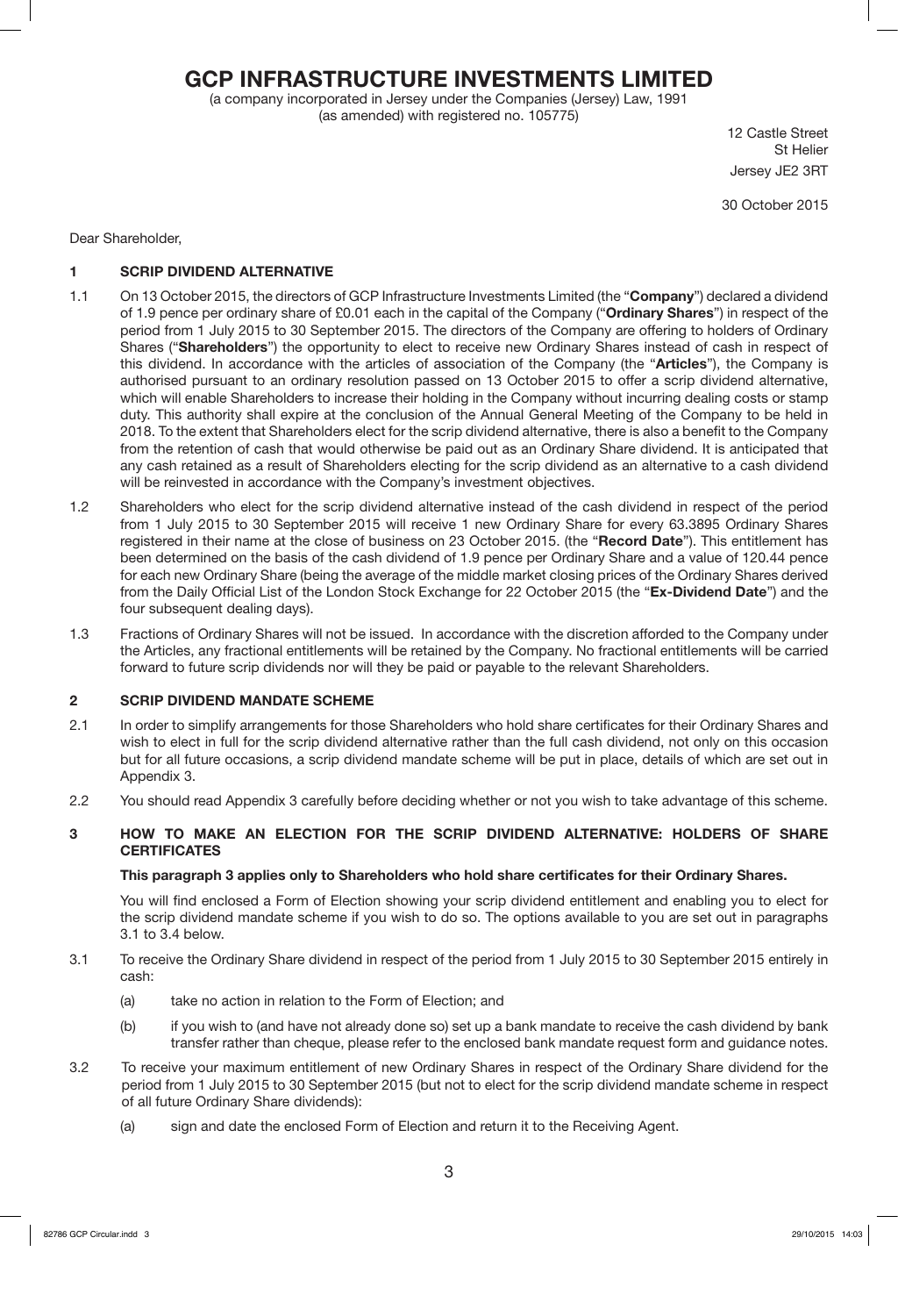- 3.3 To receive your maximum entitlement to new Ordinary Shares in respect of the Ordinary Share dividend for the period from 1 July 2015 to 30 September 2015 and for all future Ordinary Share dividends (the scrip dividend mandate scheme):
	- (a) read the notes in Appendix 3 carefully (which explain the effect of the scrip dividend mandate scheme);
	- (b) mark Box 5 on the Form of Election with an "X"; and
	- (c) sign and date the Form of Election and return it to the Receiving Agent.
- 3.4 To receive the Ordinary Share dividend in respect of the period from 1 July 2015 to 30 September 2015 in a combination of new Ordinary Shares and cash:
	- (a) insert in Box 4 on the Form of Election the number of Ordinary Shares in respect of which you wish to receive new Ordinary Shares instead of the cash dividend. The number inserted must be a multiple of 63.3895 or nearest whole number rounded up.
	- (b) sign and date the Form of Election and return it to the Receiving Agent; and
	- (c) if you wish to (and have not already done so) set up a bank mandate to receive the cash dividend by bank transfer rather than cheque, please refer to the enclosed bank mandate request form and guidance notes.

**ALL FORMS MUST BE RECEIVED BY THE RECEIVING AGENT NO LATER THAN 5 P.M. (LONDON TIME) ON 13 NOVEMBER 2015 (the "Election Date").** No acknowledgement of receipt of Forms of Election or bank mandate forms will be given. If your Form of Election is not received by the Receiving Agent by this time and date, the Ordinary Share dividend in respect of the period from 1 July 2015 to 30 September 2015 will be paid in cash in respect of all the Ordinary Shares registered in your name on the Record Date. If your bank mandate form is not received by the Receiving Agent by the Election Date, any Ordinary Share dividend to be paid in cash will be settled by way of cheque.

### **4 HOW TO MAKE THE ELECTION FOR THE SCRIP DIVIDEND ALTERNATIVE: CREST SHAREHOLDERS**

**This paragraph 4 applies only to Shareholders who hold their Ordinary Shares in CREST. Terms defined in the CREST Manual and not otherwise defined herein shall bear the meanings attributed to them in the CREST Manual unless the context otherwise requires.** 

#### **4.1 Election for new Ordinary Shares**

You can only elect to receive your dividend in the form of new Ordinary Shares by means of CREST procedures to effect such an election. No other form of election will be permitted and if received will be rejected and returned to you. If you are a CREST Personal Member, or other CREST Sponsored Member, you should consult your CREST sponsor, who will be able to take appropriate action on your behalf.

The CREST procedures require the use of the Dividend Election Input Message in accordance with the CREST Manual. The Dividend Election Input Message submitted must contain the number of Ordinary Shares on which the election is being made, whether this is all or part of your holding at the Record Date. An election for a scrip dividend mandate will not be permitted. The Dividend Election Input Message includes a number of fields which, for a valid election to be made, must be input correctly as indicated below:

- (a) Dividend Election Reference You must indicate here a reference for the dividend election which is unique to your CREST participant ID;
- (b) Account I.D. If you have more than one member account, you must indicate the member account I.D. to which the election relates;
- (c) ISIN This is JE00B6173J15;
- (d) Distribution type You must enter "SCRIP" here;
- (e) Corporate Action You must enter here the Corporate Action number for the dividend on which your election is being made. A scrip dividend mandate cannot be made;
- (f) Number of shares You must enter here the number of Ordinary Shares over which your election is made whether this is all or part of your holding. If you leave this field blank or enter zero your election will be rejected. If you enter a number of Ordinary Shares greater than your holding in CREST on the Record Date, the election will be applied to the total holding in the relevant CREST member account at the Record Date; and
- (g) Contact details this field is optional, although you are asked to include details of whom to contact in the event of a query relating to your election.

The Company and/or the Receiving Agent reserve the right to treat as valid an election which is not complete in all respects.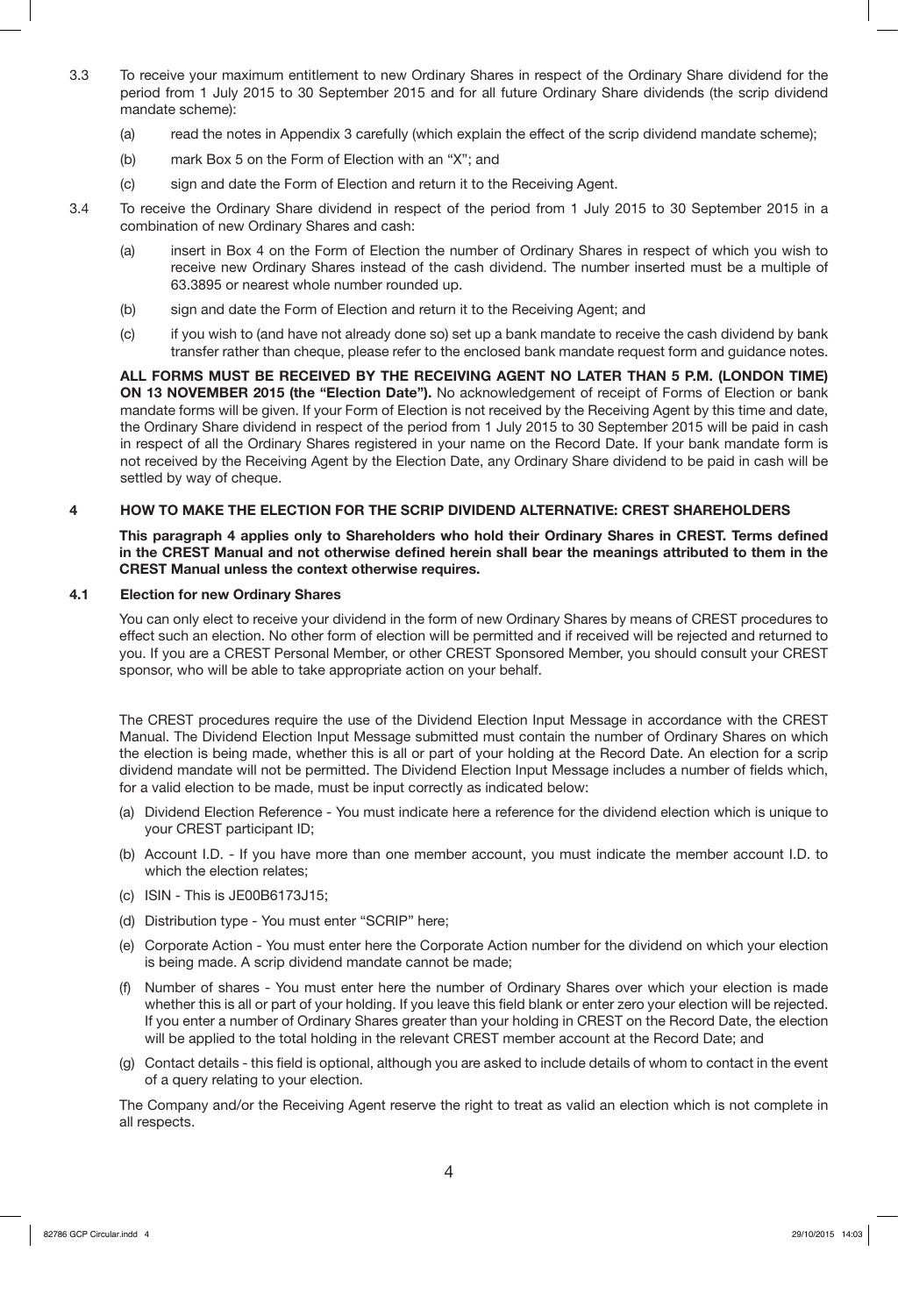By inputting a Dividend Election Input Message as described above, you confirm your election to participate in the scrip dividend alternative in accordance with the details input and the terms and conditions of the scrip dividend alternative as amended from time to time.

There is no facility to amend an election which has been made by Dividend Election Input Message; if you wish to change your election details, you must first cancel the existing election as described in paragraph 4.4 below and then input a Dividend Election Input Message with the required new details.

#### **4.2 Partial elections**

You can elect to receive new Ordinary Shares in respect of part of your holding. You will then receive the balance as a cash dividend.

#### **4.3 Timing**

If you wish to receive new Ordinary Shares in respect of some or all of your holding, you must make your election and ensure that it is received by the Receiving Agent by 5 p.m. (London time) on the Election Date.

#### **4.4 Cancelling an election**

You may only cancel an election by utilising the CREST procedures for deletions described in the CREST Manual. Your deletion must be received and, in accordance with CREST procedures, accepted by 5 p.m. (London time) on the Election Date for it to be valid for the scrip dividend alternative in respect of the dividend for the period from 1 July 2015 to 30 September 2015. It is recommended that you input any deletion message 24 hours in advance of the above deadline to give the Company and the Receiving Agent sufficient time to accept the deletion.

#### **4.5 Basis of entitlement**

Once your new Ordinary Shares have been allotted an accounting statement will be sent to you showing the number of new Ordinary Shares allotted, the price for each new Ordinary Share and the total cash equivalent of the new Ordinary Shares for tax purposes.

#### **4.6 Residual cash balance**

Fractions of Ordinary Shares will not be issued. In accordance with the discretion afforded to the Company under the Articles, any fractional entitlement will be retained by the Company. No fractional entitlements will be carried forward to future scrip dividends nor will they be paid or payable to the relevant Shareholders.

#### **4.7 Future dividends**

If you wish to receive new Ordinary Shares for future dividends where a scrip dividend alternative is offered, you must complete a Dividend Election Input Message on each occasion. If you do not complete a Dividend Election Input Message then you will receive your dividend in cash.

Further details of the scrip dividend alternative are set out in Appendix 1 to this circular. A general guide to the taxation effect of scrip dividend election for residents of the United Kingdom is set out in Appendix 2. Appendix 3 contains details of the scrip dividend mandate scheme.

Yours faithfully,

Ian Reeves CBE Chairman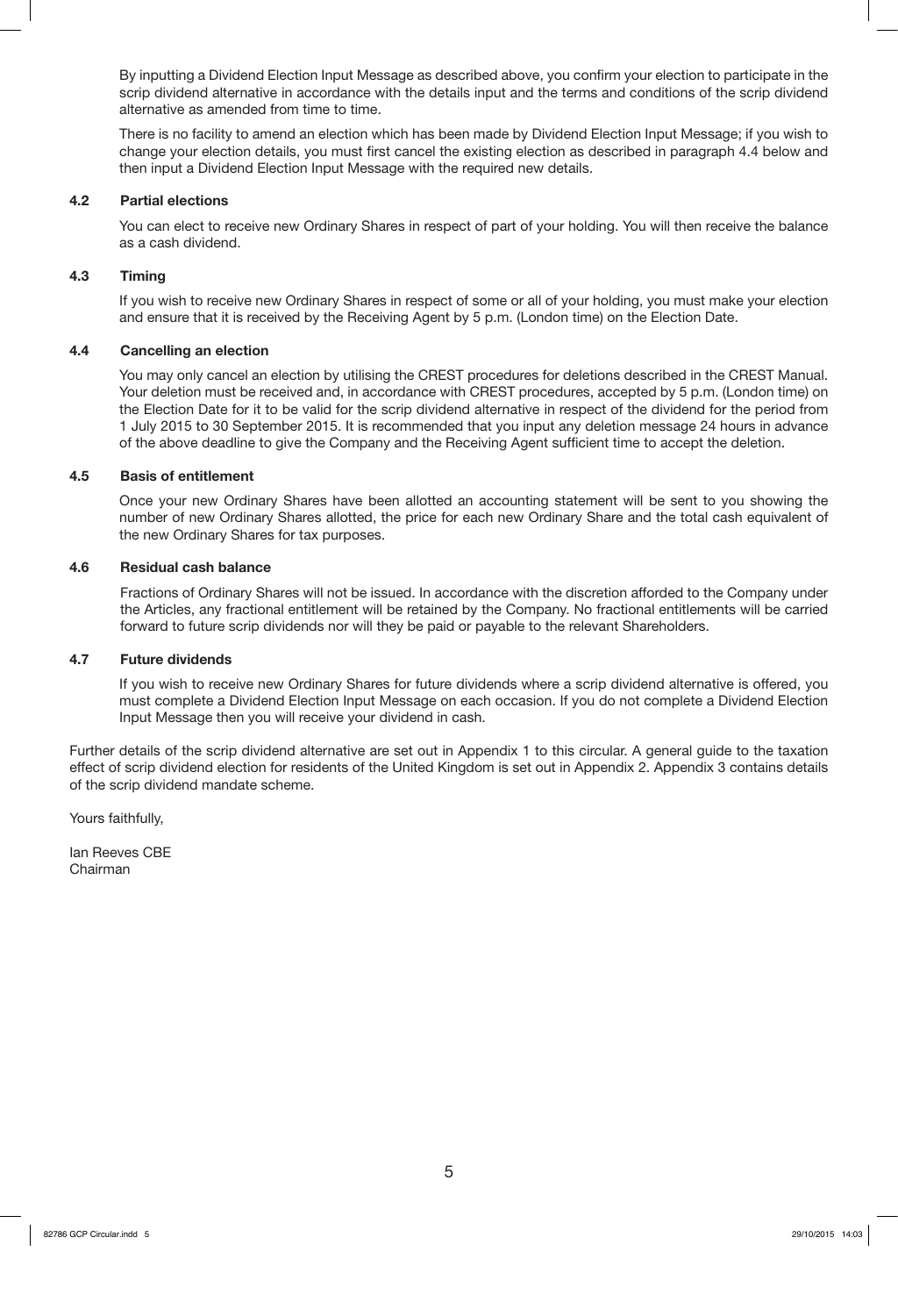# **Appendix 1**

## **General Information**

## **1 TERMS OF ELECTION**

- 1.1 Shareholders who were on the register of members at the close of business on the Record Date may elect to receive 1 new Ordinary Share, credited as fully paid, for every 63.3895 Ordinary Shares registered in their names on that date in place of the Ordinary Share dividend for the period from 1 July 2015 to 30 September 2015. The right to elect is not transferable.
- 1.2 The election may be made by Shareholders in respect of all or part of their holding of Ordinary Shares, but not in respect of fewer than 64 Ordinary Shares. The election should be in respect of a multiple of 63.3895 Ordinary Shares or nearest whole number rounded up. No fraction of a new Ordinary Share will be allotted. No fractional entitlements will be carried forward to future scrip dividends nor will they be paid or payable to Shareholders. Any fractional entitlements will be retained by the Company using the discretion afforded to it under the Articles. A cash dividend will be paid on any holding of Ordinary Shares for which an election to receive new Ordinary Shares is not made.
- 1.3 Shareholders with a registered holding of fewer than 64 Ordinary Shares at the close of business on the Record Date are not entitled to make an election unless they purchase Ordinary Shares prior to the Ex-Dividend Date which takes their aggregate holding to 64 or more Ordinary Shares and which do not appear in the number shown in Box 1 on the Form of Election.
- 1.4 The manner in which elections will be dealt with will be governed by the form in which holdings of Ordinary Shares are held at the Record Date (see paragraph 7 below).

## **2 TAXATION**

 The taxation consequences of an election to receive new Ordinary Shares in lieu of a cash dividend depend on the individual circumstances of Shareholders. A summary of the likely tax consequences for Shareholders who are tax resident in the United Kingdom is set out in Appendix 2. The information is not exhaustive and if you are in any doubt as to your tax position, you should consult your professional adviser before taking any action. Tax laws and their interpretation can change potentially with retrospective effect and, in particular, the level and bases of, and reliefs from, taxation may change and such changes may alter the benefit of investments in the Company.

## **3 OVERSEAS SHAREHOLDERS**

- 3.1 The opportunity to elect to receive new Ordinary Shares in place of a cash dividend is not being offered to, or for the account of, any citizen, national or resident of Australia, Canada, Japan, South Africa or the United States, any corporation, partnership or other entity created or organised in, or under the laws of, Australia, Canada, Japan, South Africa or the United States, or any political sub-division of these countries, or with a registered address in any of these countries or any estate or trust the income of which is subject to United States federal or Australian or Canadian or Japanese or South African income taxation regardless of its source. "United States" means the United States of America (including the District of Colombia). Reference to Australia, Canada, Japan, South Africa and the United States include their territories, possessions and all areas subject to their jurisdiction.
- 3.2 No person receiving a copy of this Circular and/or a Form of Election in any territory other than the United Kingdom may treat the same as constituting an invitation to him unless in such territory such an invitation could lawfully be made to him without compliance with any registration or other legal requirements. It is the responsibility of any such person wishing to elect to receive new Ordinary Shares, either in respect of this invitation or by way of mandate under the scrip dividend mandate scheme to satisfy himself as to the full observance of the laws of such territory, including obtaining any governmental or other consents which may be required and observing any other formalities needing to be observed in such territory.

## **4 IF YOU HAVE RECEIVED MORE THAN ONE FORM OF ELECTION**

If your Ordinary Shares are registered in more than one holding and as a result you have received more than one Form of Election, they will be treated for all purposes as separate holdings and you should complete each form accordingly. If you have holdings of Ordinary Shares in certificated and uncertificated form, they will be treated for all purposes as separate holdings.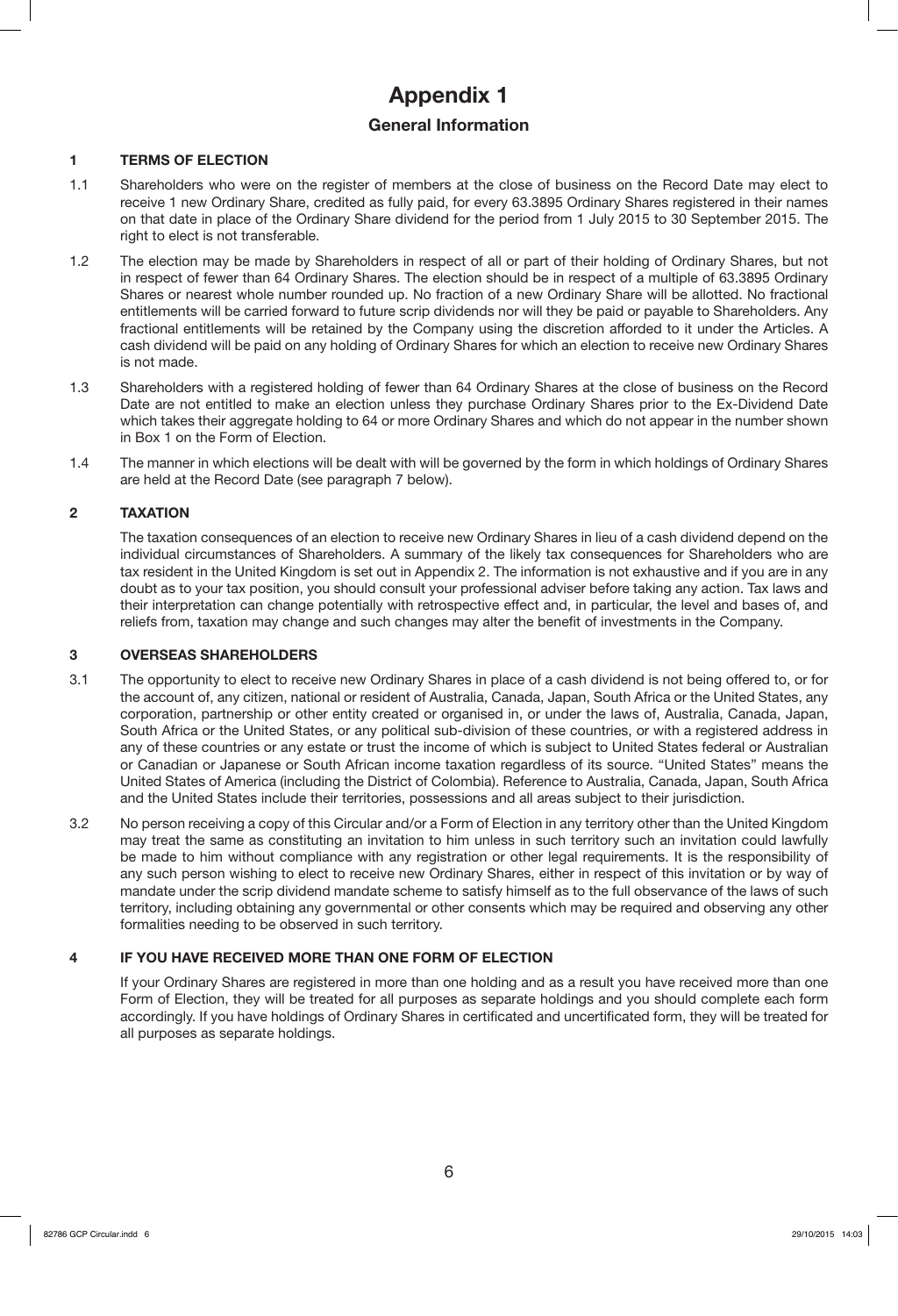## **5 IF YOU HAVE RECENTLY BOUGHT ORDINARY SHARES**

If you bought Ordinary Shares in the Company before the Ex-Dividend Date but those Ordinary Shares are not included in the number shown in Box 1 on the Form of Election and you wish to elect to receive new Ordinary Shares instead of the cash dividend in respect of such Ordinary Shares, you should consult your stockbroker or other adviser without delay. If no Form of Election is received in respect of those Ordinary Shares, you will be entitled to receive the cash dividend only.

## **6 IF YOU HAVE RECENTLY SOLD ORDINARY SHARES**

If you have sold all of your holding of Ordinary Shares before the Ex-Dividend Date you should pass this Circular and the Form of Election to your stockbroker or other adviser without delay. If you have sold some of your holding of Ordinary Shares but those Ordinary Shares are nevertheless included in the number shown in Box 1 on the Form of Election, you should contact your stockbroker or other adviser without delay.

## **7 SETTLEMENT OF DIVIDEND**

- 7.1 Applications will be made to the Financial Conduct Authority and to the London Stock Exchange respectively for admission of the new Ordinary Shares to be allotted pursuant to valid elections for the scrip dividend alternative to (i) the Official List of the UK Listing Authority and (ii) trading on the main market of the London Stock Exchange. The new Ordinary Shares will on issue rank pari passu in all respects with the existing issued Ordinary Shares (including the right to receive a dividend on such Ordinary Shares), on the basis that such new Ordinary Shares are issued on 25 November 2015.
- 7.2 Subject to satisfaction of the conditions set out in paragraph 8 below, definitive share certificates for the new Ordinary Shares are expected to be posted, at the risk of the persons entitled thereto, on 25 November 2015 to Shareholders. Shareholders who held their Ordinary Shares in uncertificated form on that date will, at their risk, have their CREST member accounts credited with the new Ordinary Shares. The Receiving Agent will instruct Euroclear UK & Ireland Limited to credit CREST member accounts on 25 November 2015. Dividend cheques/bank transfer instructions (in respect of Shareholders who have validly set up a bank mandate) for any cash dividend due are expected to be posted/given on or before the same day. Dealings in the new Ordinary Shares are expected to begin on 25 November 2015.

## **8 CONDITIONS**

The scrip dividend alternative is conditional on:

- (a) listing of the new Ordinary Shares on the Official List being granted by the UK Listing Authority and admission to trading on the main market of the London Stock Exchange of the new Ordinary Shares; and
- (b) the directors of the Company not revoking their decision to offer new Ordinary Shares as an alternative to the cash dividend.

The directors of the Company have the power at any time up to 5 p.m. (London time) on the Election Date to revoke their decision to offer new Ordinary Shares as an alternative to the cash dividend. It is envisaged that the directors would only revoke this decision in the event of a change in market conditions or a significant fall in the price of the Ordinary Shares, such that the directors consider that the scrip dividend alternative would be substantially less beneficial to Shareholders.

### **9 FATCA**

In 2010, the United States of America introduced the Foreign Account Tax Compliance Act ("**FATCA**") to ensure that US citizens fully disclose their worldwide income. Jersey has since entered into an Agreement with the United States of America to Improve International Tax Compliance and to Implement FATCA and has also entered into a similar agreement with the United Kingdom in respect of persons resident in the United Kingdom ("**UK FATCA**"). FATCA and UK FATCA could potentially require a Jersey company to gather information on its shareholders (including payments made to those shareholders) and report this information to relevant tax authorities.

Draft Guidance Notes published on 15 December 2014 in respect of the implementation of FATCA and UK FATCA in Jersey state that an exemption from these requirements will be available to a collective investment vehicle which is listed on an established securities market (such as the Main Market of the London Stock Exchange), so long as that entity's shares are regularly traded and are not held directly by individuals or entities other than financial institutions.

It is anticipated that the Company will benefit from the exemption set out above in respect of a majority of its Shareholders and accordingly will not be required to collect or report information on holders of Ordinary Shares under FATCA or UK FATCA other than where such shares are held directly by individuals or entities other than financial institutions, in which case FATCA may require the Company to provide information to relevant tax authorities with respect to such Shareholders and certain of their direct and indirect owners.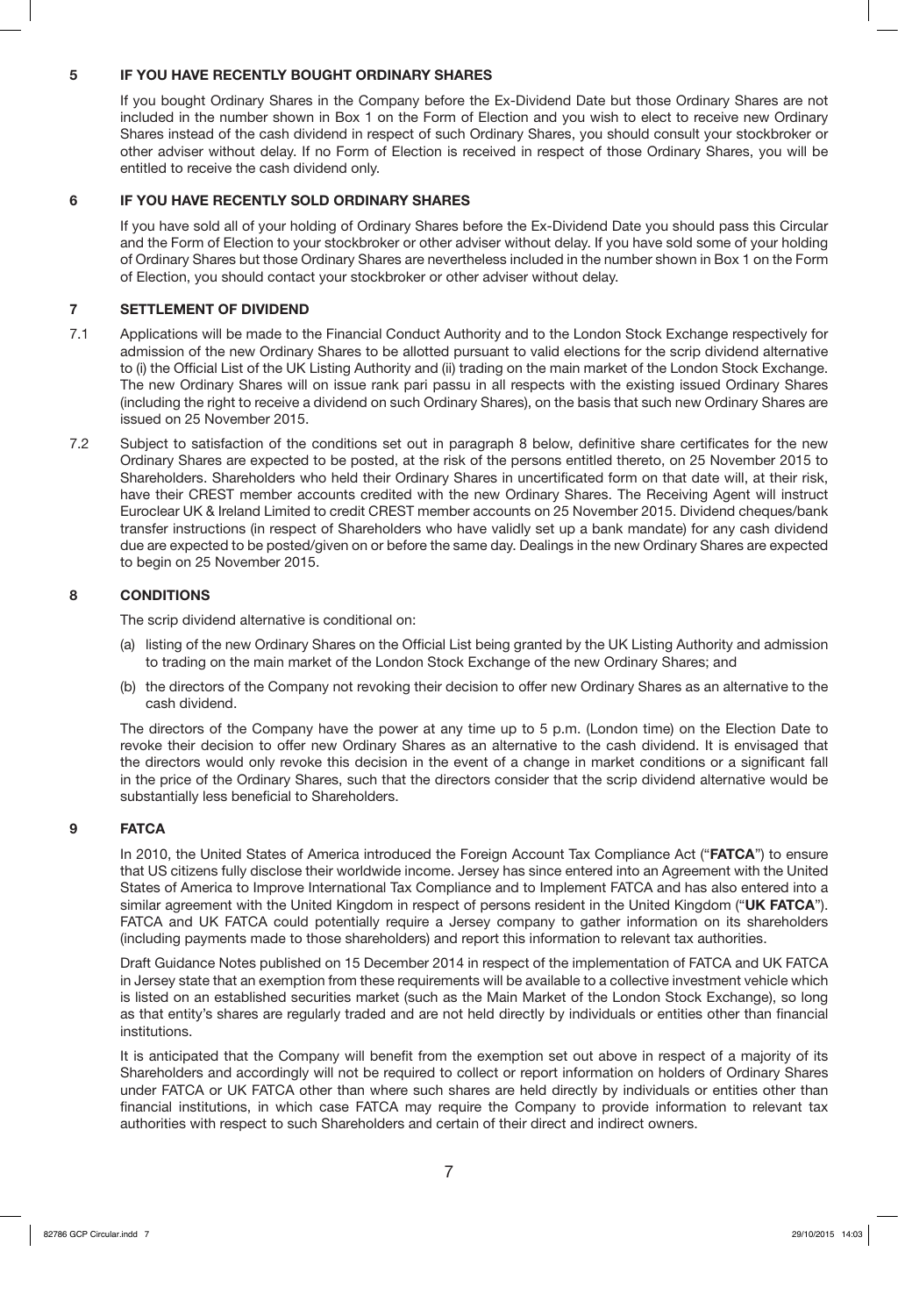## **10 GENERAL**

- 10.1 If all Shareholders elect to receive the dividend in respect of the period from 1 July 2015 to 30 September 2015 in cash, the total cash dividend payable by the Company would be £10,953,150.13.
- 10.2 If all Shareholders elect to receive new Ordinary Shares instead of cash in respect of their entire holdings for the dividend in respect of the period from 1 July 2015 to 30 September 2015, 9,094,279 new Ordinary Shares would be issued, representing 1.577% of the issued share capital of the Company at today's date.
- 10.3 Further copies of this Circular and the Form of Election may be obtained from the Receiving Agent up to 5.00pm (London time) on the Election Date.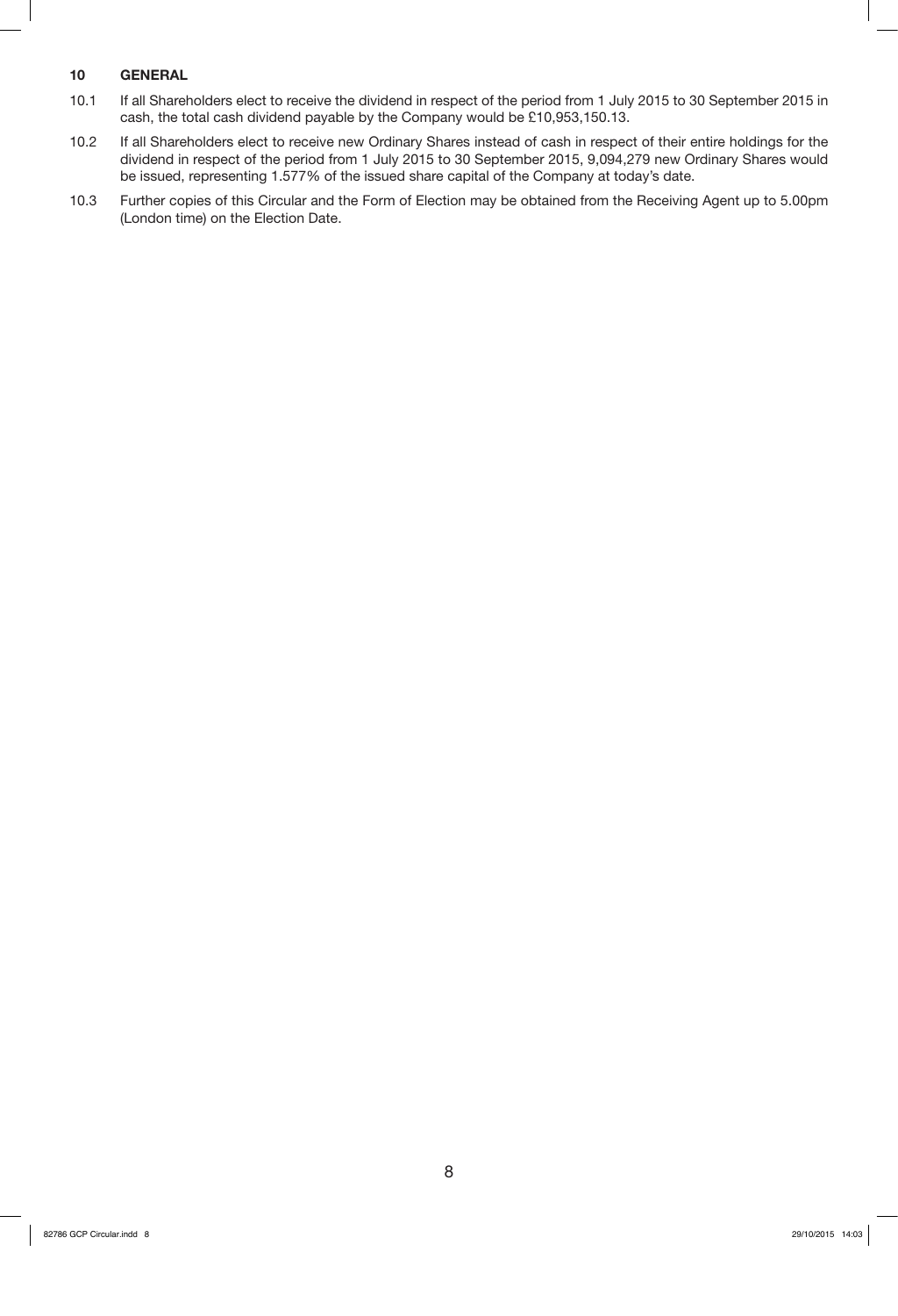# **Appendix 2**

## **Taxation of Scrip Dividends**

The tax consequences for a Shareholder who is a UK tax resident individual or a UK tax resident company making an election to receive new Ordinary Shares instead of a cash dividend will depend upon the personal circumstances of that Shareholder. Set out below is a summary of the anticipated tax treatment of such United Kingdom tax resident Shareholders who make an election to receive new Ordinary Shares based on current United Kingdom tax legislation and HM Revenue & Customs published practice at the date of this document.

**This summary is not exhaustive and does not deal with the position of any Shareholder not resident in the United Kingdom for tax purposes. The statements below apply to Shareholders who hold their Ordinary Shares as an investment. It does not apply to any Shareholder who acquires or holds his Ordinary Shares as part of a trade. If you are in any doubt as to your position, you are strongly advised to consult your professional adviser before taking any action. Tax laws and their interpretation can change potentially with retrospective effect and, in particular, the level and bases of, and reliefs from, taxation may change and such changes may alter the benefit of investments in the Company.**

#### 1.1 Taxation of income

The issue of new Ordinary Shares by the Company to Shareholders for no payment should not be treated as giving rise to income in the hands of the recipients of the new Ordinary Shares. Therefore, no liability to income tax or corporation tax should arise for any UK resident Shareholders who elect to receive new Ordinary Shares.

1.2 Taxation of chargeable gains

UK tax resident Shareholders who elect to receive Ordinary Shares will not be treated as disposing of any asset on making that election or receiving their new Ordinary Shares. Accordingly, no charge to capital gains tax or corporation tax on chargeable gains should arise at that time.

The new Ordinary Shares issued and the original Ordinary Shares will be treated as a single holding acquired at the time when the original holding of Ordinary Shares was acquired. Where Ordinary Shares are held as a capital asset, consideration given for the acquisition of the original Ordinary Shares will be allocated proportionately across the combined holding for the purposes of determining the amount of any chargeable gain arising on a disposal of all or part of that holding.

### 1.3 Stamp Duties

No stamp duty or stamp duty reserve tax will be payable on the issue of new Ordinary Shares.

**If you are in any doubt as to your tax position or require more detailed information than the general advice above, you should consult your stockbroker or other adviser before taking any action.**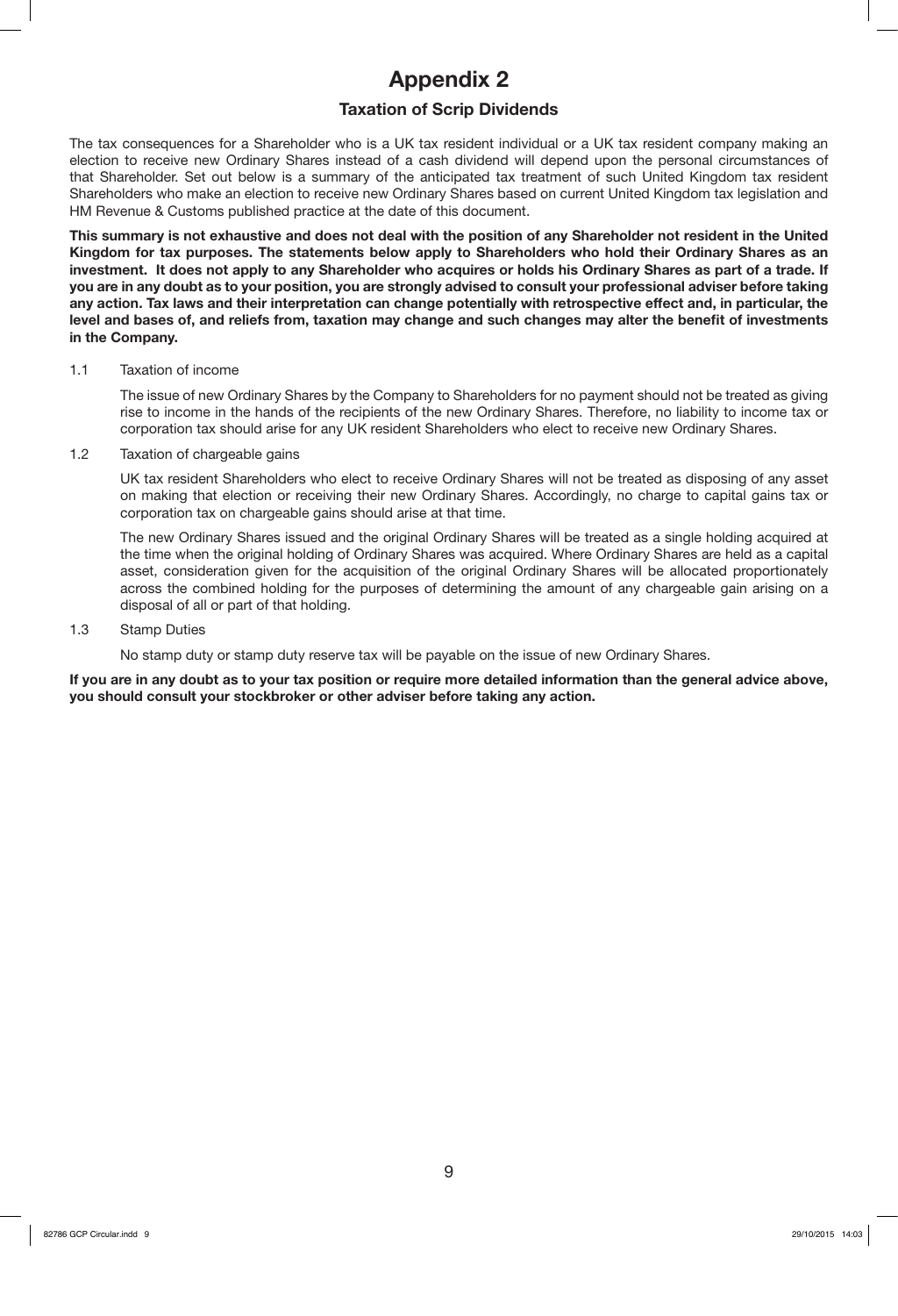# **Appendix 3**

## **Scrip Dividend Mandate Scheme**

## **This Appendix 3 applies only to Shareholders who hold Ordinary Shares in certificated form.**

The scrip dividend mandate scheme (the "**Scheme**") is in place for the convenience of those Shareholders who hold Ordinary Shares in certificated form and who would like to receive new Ordinary Shares instead of cash as a matter of routine and enables them to elect to receive new Ordinary Shares automatically in respect of all future dividends declared on Ordinary Shares where the Company decides to offer a scrip dividend alternative. The Scheme is entirely optional, but any scrip dividend mandate given will remain valid in respect of all dividends declared for which a scrip dividend alternative is offered until revoked by the Shareholder in writing.

If you wish to enter into a scrip dividend mandate to authorise the Company to allot new Ordinary Shares in respect of all relevant dividends, you should complete the Form of Election by placing an "X" in Box 5 and return the Form of Election, signed and dated, to the Receiving Agent. To be valid for the proposed dividend in respect of the period from 1 July 2015 to 30 September 2015, the Form of Election must be received by 5.00pm (London time) on the Election Date.

The Scheme is subject to the rules set out below.

## **RULES OF THE SCHEME**

## **1 TERMS OF THE SCHEME**

- 1.1 Shareholders on the register of members at the close of business on the record date for each dividend on the Ordinary Shares may, subject to the rules set out below, by signing and returning a Form of Election with an election for the scrip dividend mandate duly completed, receive new Ordinary Shares, credited as fully paid, instead of receiving dividends in cash. A Shareholder who completes and returns a valid scrip dividend mandate is referred to as a "**Participant**". No acknowledgement of receipt of a scrip dividend mandate will be given.
- 1.2 A Shareholder may only elect for the Scheme in respect of the whole of his/her holding of Ordinary Shares. An election will apply to all Ordinary Shares in that Shareholder's name at the record date for each Ordinary Share dividend. Accordingly, an election will also apply to any additional Ordinary Shares acquired by a Shareholder, less any Ordinary Shares disposed of since the date on which the right of election was exercised. Separate registered holdings of a Participant will be regarded as separate holdings for the purposes of the Scheme. Participants can arrange for such holdings to be consolidated by contacting the Receiving Agent, except that where Participants' Ordinary Shares are registered partly in certificated and partly in un-certificated form, the Company will treat such certificated and uncertificated holdings for all purposes as separate holdings.

## **2 FRACTIONS**

No Participant can receive a fraction of a new Ordinary Share. No fractional entitlements will be carried forward to future scrip dividends nor will they be paid or payable to Participants. Any fractional entitlement will be retained by the Company in accordance with the discretion afforded to the Company under the Articles.

## **3 EXERCISE AND CANCELLATION OF AN ELECTION**

- 3.1 Shareholders may elect to participate in the Scheme by returning a Form of Election to the Receiving Agent with the election for the Scheme duly completed prior to the date stated on the Form of Election. Sufficient time should be allowed for postal delivery. If the Form of Election is not received by this date, the election will only be effective for future dividends on the Ordinary Shares for which a right of election is offered.
- 3.2 A Participant may at any time cancel the scrip dividend mandate by notification in writing to the Receiving Agent. If received by the Receiving Agent after the latest time for receipt of Forms of Election for a particular dividend in respect of the Ordinary Shares, the cancellation will take effect for the following dividend.
- 3.3 Receipt of notice of the death of a Participant will cancel his or her scrip dividend mandate unless the deceased was one of joint Participants in which case the scrip dividend mandate will remain valid. The scrip dividend mandate relating to a holding of Ordinary Shares which is disposed of in its entirety will be cancelled upon registration of the transfer.